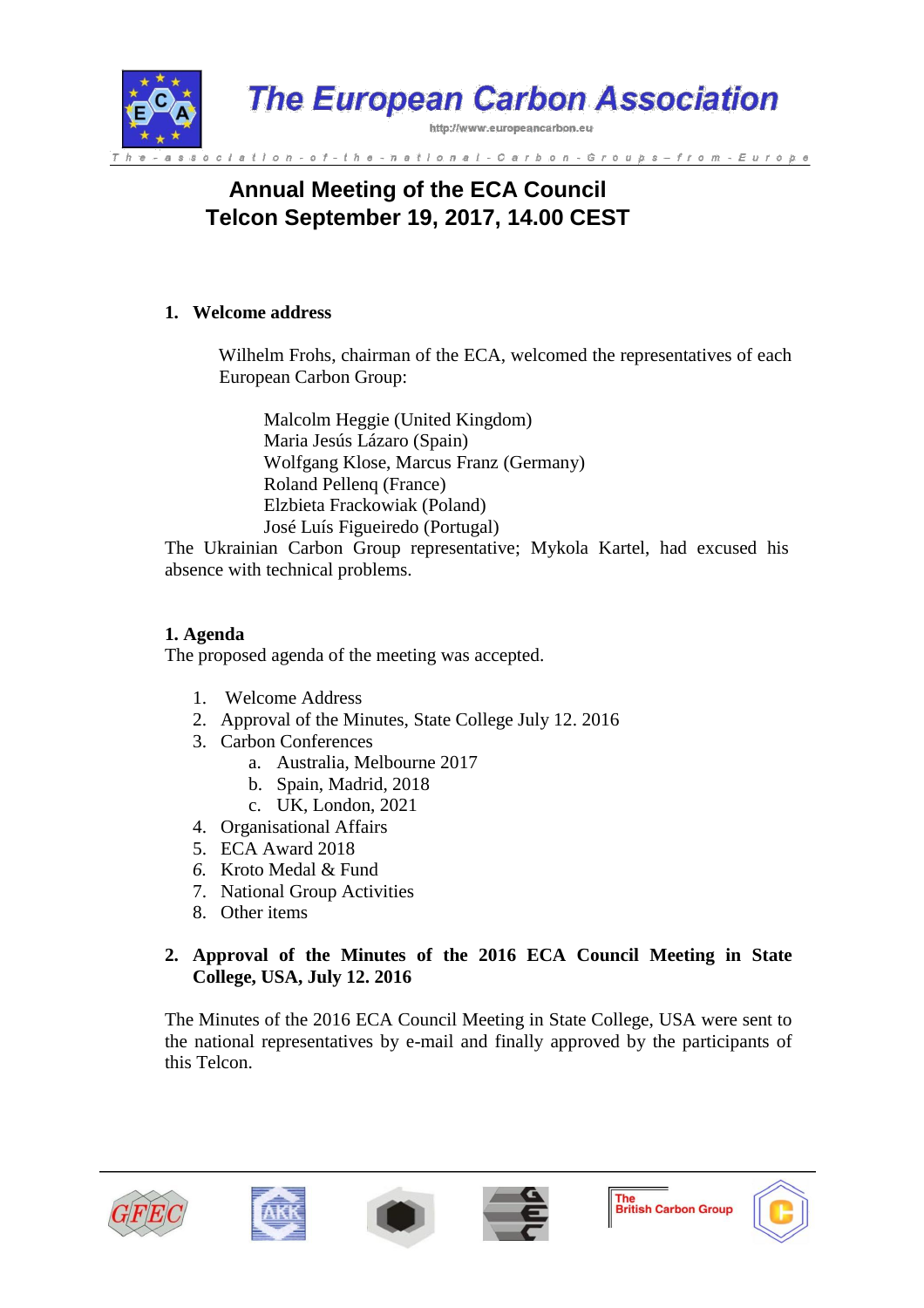**The European Carbon Association** 

http://www.europeancarbon.eu

#### **3. Carbon Conferences**

#### **Melbourne; Australia 2017**

The conference attracted 400 participants. Most of the participants had been from Asia, particularly from China. A special session was dedicated to Mildred Dresselhaus who passed away already in February 2017.

The Carbon 2017 Conference was part of a big Conference about Chemistry.

#### **Carbon Conference 2018**

The next World Carbon conference taking place in Europe (2018) will be organized in Madrid, Spain July  $1<sup>st</sup> - 6<sup>th</sup>$ . Information was given by the Spanish leader of the carbon group, Mrs. Maria Jesús Lázaro. The meeting will take place at the Conference Center; Marriot Auditorium with a capacity for more than 1000 persons. The conference fee will be around 750  $\epsilon$  and 400  $\epsilon$  for students. People complain about the location outside of Madrid. However, the center of Madrid can easily be reached by public transportation and the election of this place allows the Spanish Carbon Group to fix a more than reasonable registration fee. The Spanish Carbon Group is approaching potential sponsors. Three satellite workshops will be organized around the conference. One by the French Carbon Group, another one by the Spanish Carbon Group and a third one by IMDEA materials and the Spanish Carbon Group.

#### **Carbon Conference 2021**

The conference will be taking place in London, UK at the Imperial College. The Great Hall has a max. capacity of 750 participants. The scheduled conference fee will be at about 750  $\epsilon$ . Discounts will be given for students and retirees. The organization of the conference is in progress.

#### **4. Organisational Affairs**

The German Carbon Group has elected a new board during the spring meeting in Koblenz, April 21. 2017. The new board will take over the responsibility by January 1<sup>st</sup> 2018. Members of the new board will be:

Prof. Bastian Etzold, Technical University of Darmstadt Prof. Joachim Metz, University of Applied Science Mittelhessen Dr. Arndt-Peter Schinkel, Orion Engineered Carbons GmbH, Cologne Dr. Marcus Franz, SGL Carbon GmbH, Meitingen Dr. Günter Rinn, Schunk Kohlenstofftechnik GmbH, Heuchelheim









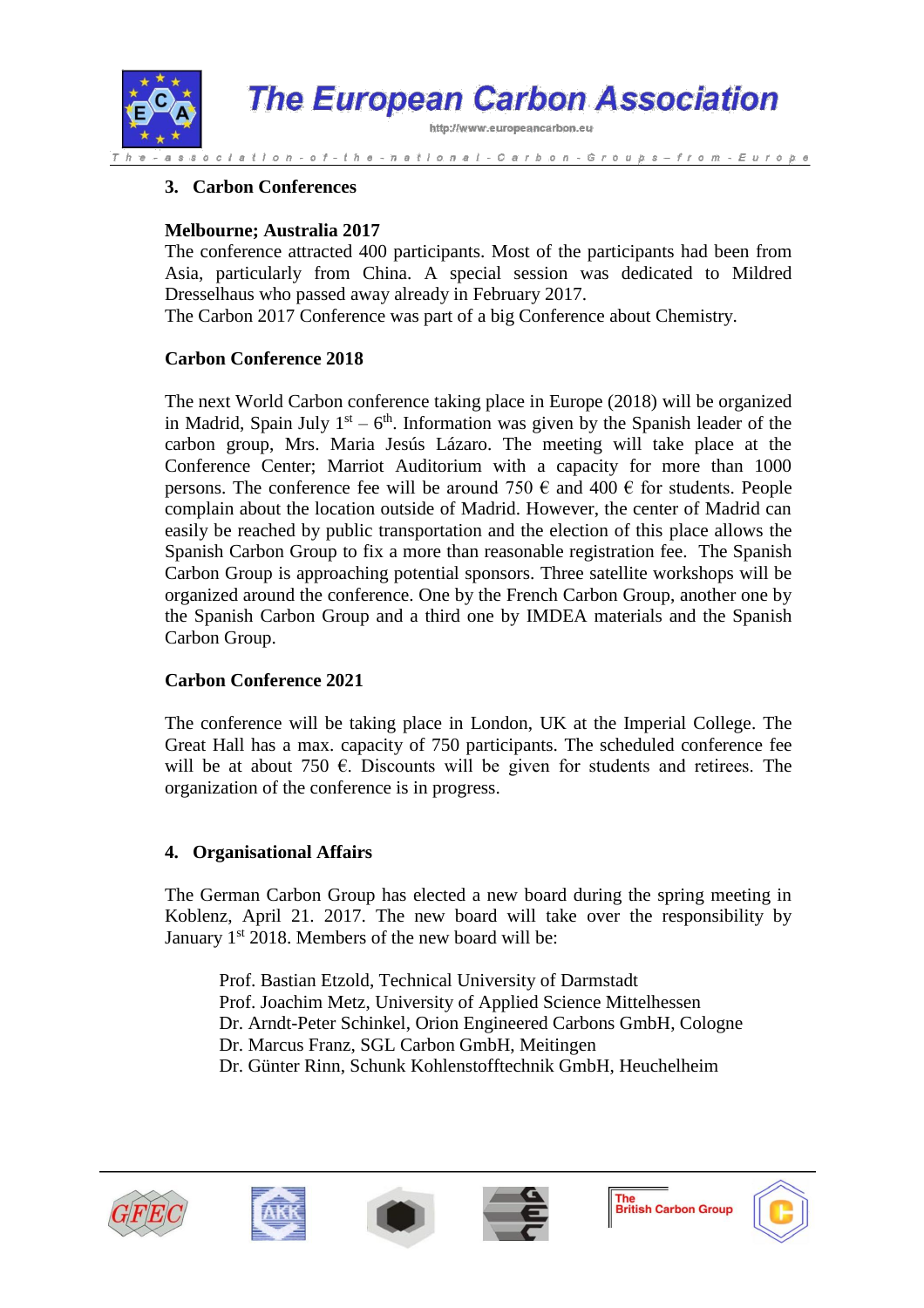

**Due to these personal changes, it was commonly decided to transfer the ECA lead already with the beginning of 2018 to the leader of the Spanish Carbon Group**.

The Board of the Portuguese Carbon Group was elected last year for the period 2017-2018, as follows: José Luís Figueiredo (President), Peter Carrott (Vice-President) and Manuel Fernando Pereira (Member).

### **5. ECA Award 2018**

Due to the personal changes described above the organization of the ECA Award 2018 will be in the responsibility of the Spanish Carbon Group. The ECA rules will be provided be the Polish Carbon Group. The amount of the prize will be  $1200 \in \mathfrak{b}$  to be paid by France, Germany, Portugal, United Kingdom, Poland and Spain (200  $\epsilon$ ). The deadline for the submission of awardees to the Spanish group will be April 30 2018.

### **6. Kroto Medal & Fund**

Malcolm Heggie had submitted this purpose to the Royal Academy in London. However, a feedback is pending. The ACS is looking for progress in this regard. For the ECA it is not clear how to support the Kroto Medal and Fund. A particular "Kroto feed" is not included in the conference fee of the Carbon 2018. To gain more clarity Malcolm Heggie will distribute the Kroto Medal rules. Subsequent the ECA will decide about further actions via a phone conference.

### **7. National Group Activities 2017**

#### **The Francophone Carbon Society (SFEC) events organized in 2017,** a very productive year…

- 2017 Francophone Carbon Conference; Oléron Island, 20-23 Mai 2017.
- SFEC Young researcher award: 2 laureates : Philippe Beppette (CRPP, Bordeaux, Andrea Cepellotii, EPFL, Lausanne).
- Graphene and startup companies in France co-organised by the International Research CNRS Network « Graphene and nanotubes » and SFEC within the frame of the European Cluster Eureka and the EU Graphene Flagship, Jan 25th 2017, CNRS head quarter, 3 rue Michel Ange, 75016 Paris.
- 3<sup>rd</sup> edition of the summer school « Raman Spectroscopy Raman of carbon nanostructures»: June 12-162017.
- $\bullet$  1<sup>st</sup> edition of the «European conference on chemistry of two-dimensional materials » (Chem2DMat): Strasbourg, August 22-26 2017.
- CESEP 2017 (Carbon for Energy Storage and Environmental Protection) 23-26 October 2017 in Lyon.
- Franco-Japonese Workshop : Lyon October 27th 2017.









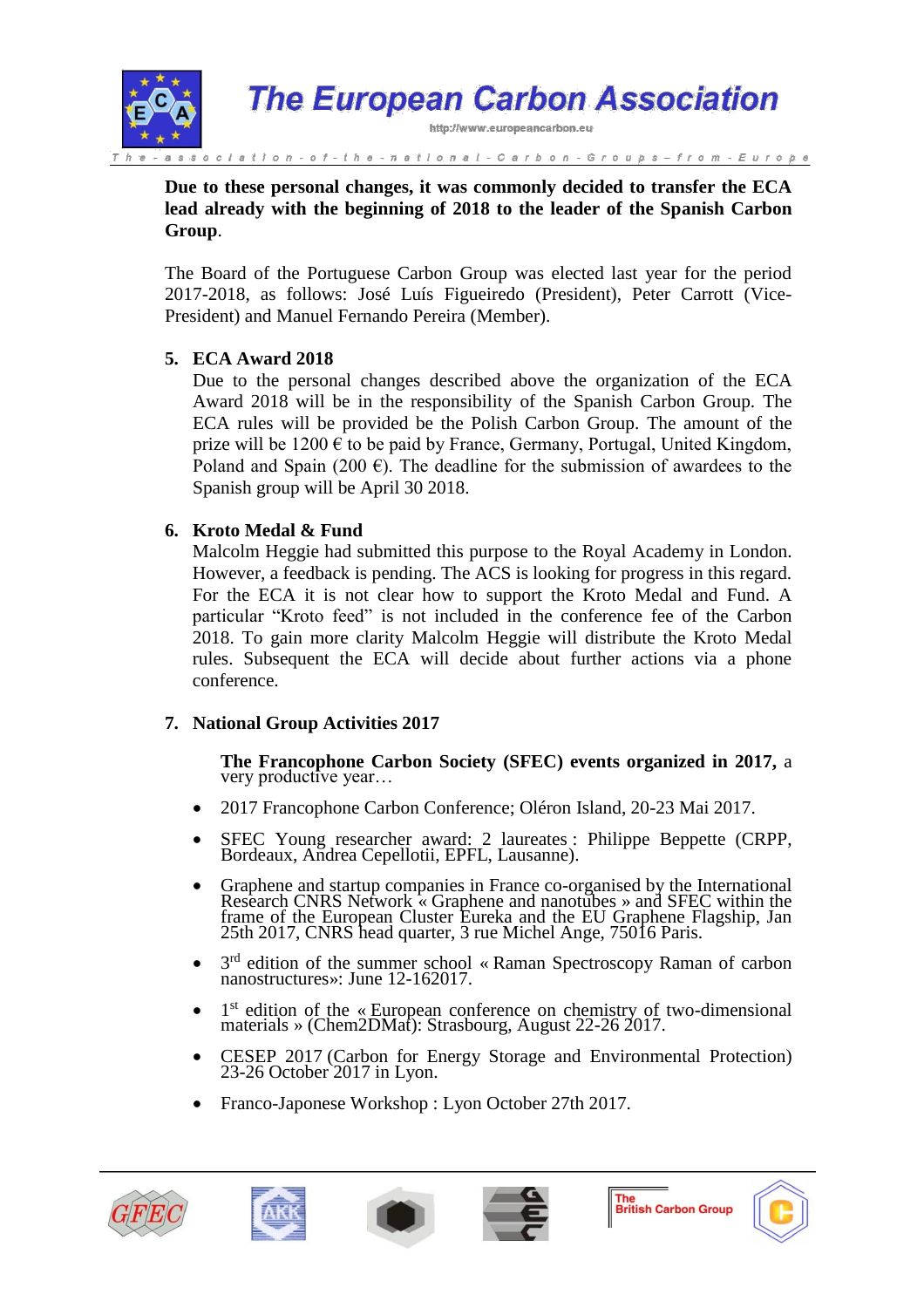

**The European Carbon Association** 

http://www.europeancarbon.eu

the - national - Carbon - Groups – from - Europe

• HeteroNanoCarb-2017: Advances and applications in carbon related nanomaterials : from pure to doped structures including heteroatom layers" : Benasque (Aragon, Spain), December 11-15 2017.

#### **The German Carbon Group (AKK) - events organized /planned, 2017**

- Spring Meeting, April 21. 2016 in Koblenz, sponsored by Orion Engineered Carbons GmbH, "Morphologie und Oberflächeneigenschaften von Kohlenstoffmaterialien– Auswirkung auf Eigenschaften und Anwendungen
- Fall Meeting, 6<sup>th</sup> German-Japanese Symposium on Carbon Materials, Electro-Communication University, Osaka, Japan, November 10th 2017

## **The British Carbon Group (BCG) - events organized, planned, 2017**

• NanoteC17 Carbon Nanoscience and Nanotechnology, Nantes, France, 30 August - 2 September 2017

### **The Spanish Carbon Group (GEC) – events organized, planned 2017**

- $25<sup>th</sup>$  Anniversary of Spanish Carbon Group 14-16<sup>th</sup> September 2016, Zaragoza
- XIV Meeting of the Spanish Carbon Group,  $22\n-26<sup>th</sup>$  October 2017, Málaga

# **The Polish Carbon Society (PCS) - events organized, planned 2017**

- X Scientific Technical Conference, Carbon Materials and Polymer Composites, Ustroń-Jaszowiec, 4 - 7 April, 2017.
- 10th Torunian Carbon Symposium: New trends in carbon materials science and technology, Toruń, 6 October, 2017. A new Board of PCS will be elected during a General Assembly.

### **The Portuguese Carbon Group events organized, planned 2017**

- 1st Meeting of the Portuguese Carbon Group (C@SPQ), 12 13 June, 2017, Porto.
- The Portuguese Carbon Group will organize CarboCat-viii, in Porto (June 26-29, 2018).